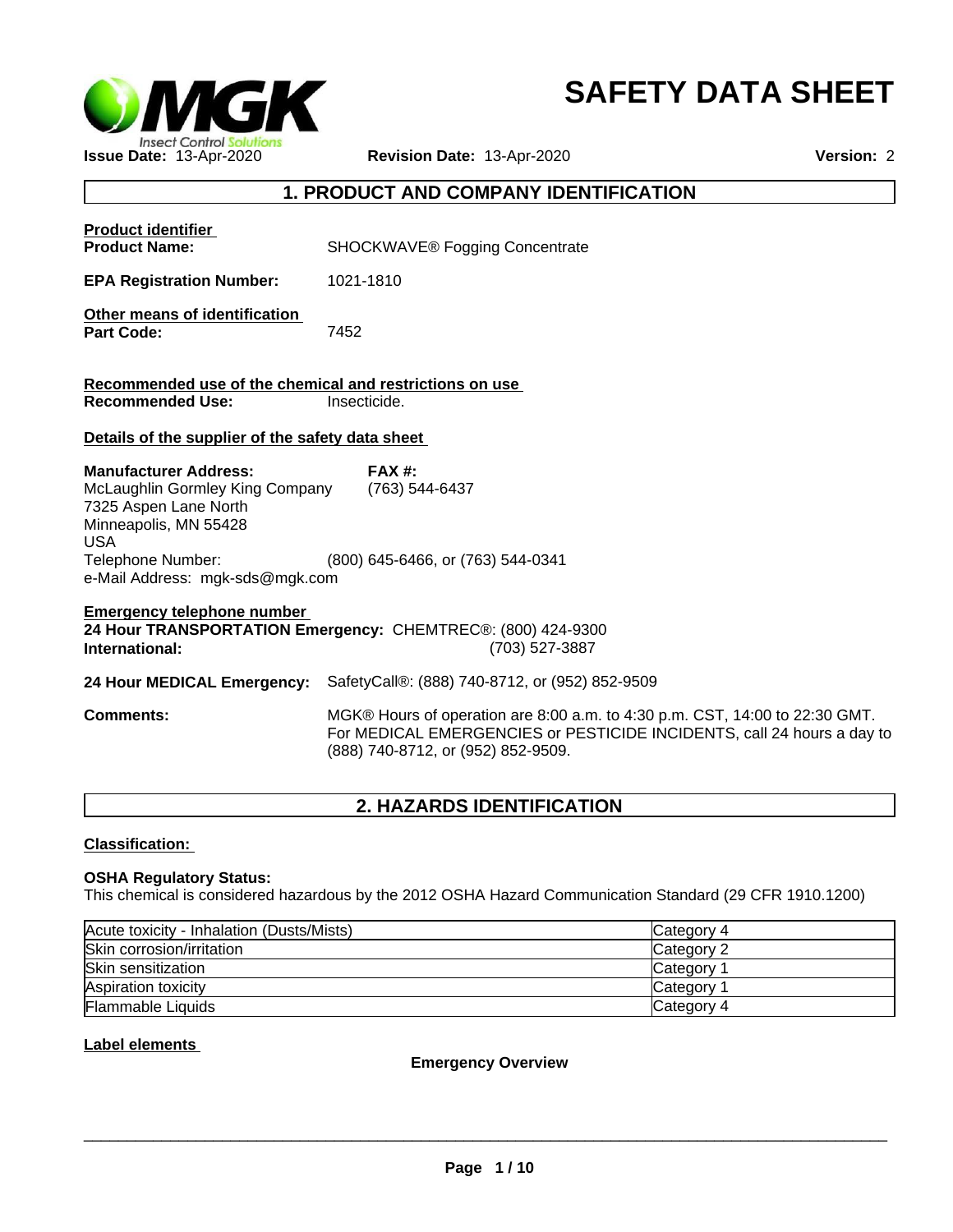# **DANGER**

#### **Hazard statements**

- H304 May be fatal if swallowed and enters airways
- **H332 Harmful if inhaled**
- H315 Causes skin irritation
- H317 May cause an allergic skin reaction
- H227 Combustible liquid



#### **Precautionary Statements - Prevention:**

P210 - Keep away from heat/sparks/open flames/hot surfaces. - No smoking

- P261 Avoid breathing dust/fume/gas/mist/vapors/spray
- P264 Wash face, hands and any exposed skin thoroughly after handling
- P271 Use only outdoors or in a well-ventilated area
- P272 Contaminated work clothing should not be allowed out of the workplace
- P280 Wear protective gloves/protective clothing/eye protection/face protection

#### **Precautionary Statements - Response:**

P321 - Specific treatment (see Section 4/ First Aid).

P302 + P352 - IF ON SKIN: Wash with plenty of soap and water

P362 - Take off contaminated clothing and wash before reuse

P333 + P313 - If skin irritation or rash occurs: Get medical advice/attention

- P304 + P340 IF INHALED: Remove victim to fresh air and keep at rest in a position comfortable for breathing
- P312 Call a POISON CENTER or doctor/physician if you feel unwell
- P301 + P310 IF SWALLOWED: Immediately call a POISON CENTER or doctor/physician

P331 - Do NOT induce vomiting

P370 + P378 - In case of fire: Use CO2, dry chemical, or foam for extinction

#### **Precautionary Statements - Storage:**

P405 - Store locked up

P403 + P235 - Store in a well-ventilated place. Keep cool

#### **Precautionary Statements - Disposal:**

P501 - Dispose of contents/container to an approved waste disposal plant

#### **Hazards not otherwise classified (HNOC):**

Do not use this product in or on electrical equipment due to the possibility of shock hazard.

### **3. COMPOSITION/INFORMATION ON INGREDIENTS**

| Chemical<br>name       | ~AS No.                  | <b>Weight</b><br>.9/2 |
|------------------------|--------------------------|-----------------------|
| <sup>3</sup> yrethrins | ົົດລະ 34-<br>י<br>,,,,,, | .00.                  |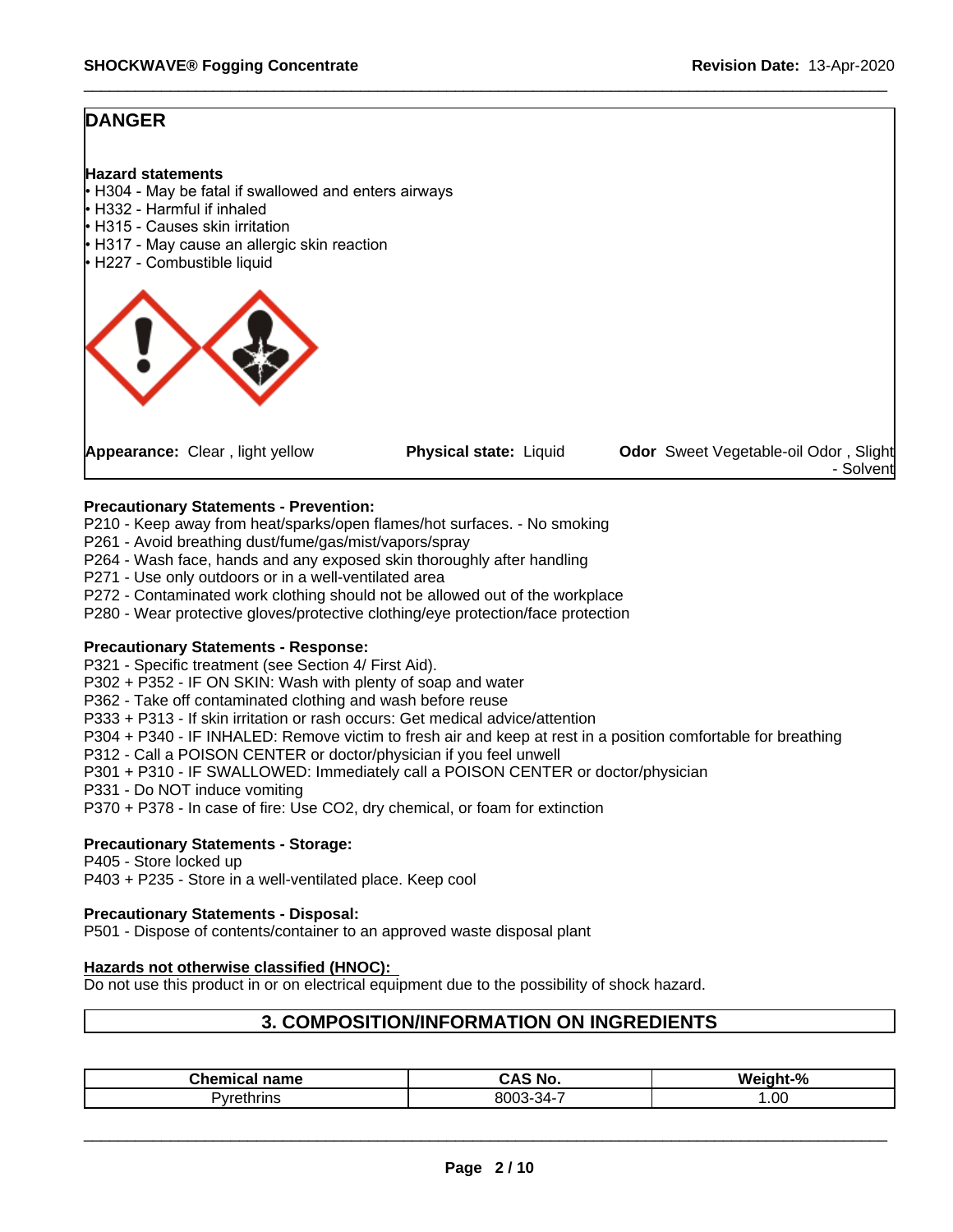| Piperonyl Butoxide (PBO)                  | $51-03-6$  | 2.00          |
|-------------------------------------------|------------|---------------|
| MGK®-264 Insecticide Synergist (n-Octyl   | 113-48-4   | 2.87          |
| bicycloheptene dicarboximide)             |            |               |
| Esfenvalerate                             | 66230-04-4 | 0.200         |
| Pyriproxyfen (NYLAR®)                     | 95737-68-1 | 0.100         |
| Petroleum distillates, hydrotreated light | 64742-47-8 | $90<---999$ * |

\*The exact percentage (concentration) of composition has been withheld as a trade secret

Comments: Ingredients not identified are proprietary or non-hazardous. Values are not product specifications.

# **4. FIRST AID MEASURES**

#### **Aspiration pneumonia hazard:** • May be fatal if swallowed and enters airways

### **Description of first aid measures**

| Eye contact:                                      | Hold eye open and rinse slowly and gently with water for 15-20 minutes. Remove<br>contact lenses, if present, after the first 5 minutes, then continue rinsing eye. Call<br>a poison control center or doctor for treatment advice.                                             |
|---------------------------------------------------|---------------------------------------------------------------------------------------------------------------------------------------------------------------------------------------------------------------------------------------------------------------------------------|
| <b>Skin Contact:</b>                              | Take off contaminated clothing. Rinse skin immediately with plenty of water for<br>15-20 minutes. Call a poison control centeror doctor for treatment advice.                                                                                                                   |
| Ingestion:                                        | If swallowed, IMMEDIATELY call a poison control center or doctor for treatment<br>advice. DO NOT give any liquid to the person. Do not induce vomiting unless told<br>to do so by a poison contol center or a doctor. Never give anything by mouth to an<br>unconscious person. |
| Inhalation:                                       | Remove affected person to fresh air. If person is not breathing, call 911 or an<br>ambulance, then give artificial respiration, preferably mouth-to-mouth if possible.<br>Call a poison control center or doctor for further treatment advice.                                  |
| Self-protection of the First<br><b>Responder:</b> | Use personal protective equipment as required.                                                                                                                                                                                                                                  |
| Note to physicians:                               | Contains petroleum distillates – vomiting may cause aspiration pneumonia.                                                                                                                                                                                                       |
|                                                   | For skin effects, a highly efficient therapeutic agent for Pyrethrin/ Pyrethroid<br>exposure is topical application of tocopherol acetate (Vitamin E).                                                                                                                          |

# **5. FIRE-FIGHTING MEASURES**

#### **Suitable extinguishing media**

Use. Dry chemical. Carbon dioxide (CO2). Water spray (fog). Alcohol resistant foam.

# **Unsuitable extinguishing media:**

Caution: Use of water spray when fighting fire may be inefficient.

**Hazardous combustion products:** Carbon monoxide, Carbon dioxide (CO2), Hydrogen cyanide.

# **Specific hazards arising from the chemical**

Keep product and empty container away from heat and sources of ignition. Risk of ignition.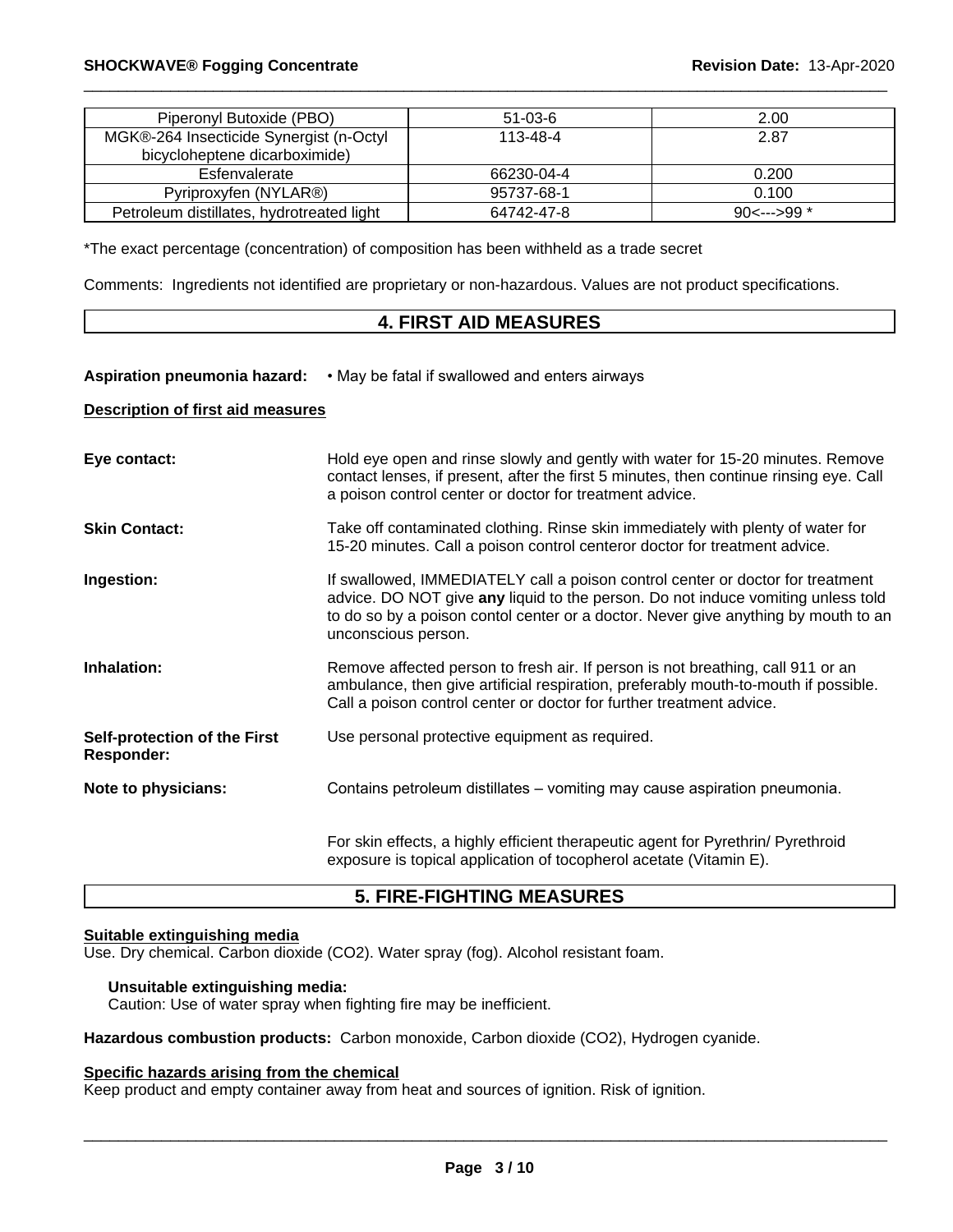#### **Explosion data Sensitivity to Mechanical Impact:** None. **Sensitivity to Static Discharge:** None.

#### **Protective equipment and precautions for firefighters:**

As in any fire, wear self-contained breathing apparatus pressure-demand, MSHA/NIOSH (approved or equivalent) and full protective gear.

# **6. ACCIDENTAL RELEASE MEASURES**

#### **Personal precautions, protective equipment and emergency procedures**

- **Personal precautions:** Use personal protective equipment as required. Remove all sources of ignition. Evacuate personnel to safe areas. Keep people away from and upwind of spill/leak. Pay attention to flashback. Take precautionary measures against static discharges. **Environmental precautions:** Prevent entry into waterways, sewers, basements or confined areas. Do not flush into surface water or sanitary sewer system. Prevent further leakage or spillage if safe to do so. Prevent product from entering drains. See Section 12 for additional ecological information. **Methods and material for containment and cleaning up Methods for containment:** Prevent further leakage or spillage if safe to do so.
- **Methods for cleaning up:** Pick up and transfer to properly labeled containers. Cover liquid spill with sand, earth or other non-combustible absorbent material. Cover powder spill with plastic sheet or tarp to minimize spreading. Soak up with inert absorbent material. Dam up. Take precautionary measures against static discharges.

# **7. HANDLING AND STORAGE**

#### **Precautions for safe handling**

**Advice on safe handling:** Use personal protective equipment as required.Avoid contact with skin, eyes or clothing. Wash contaminated clothing before reuse. Do not breathe dust/fume/gas/mist/vapors/spray. Do not eat, drink or smoke when using this product. Use with local exhaust ventilation. All equipment used when handling the product must be grounded. Keep away from heat/sparks/open flames/hot surfaces. - No smoking. Take necessary action to avoid static electricity discharge (which might cause ignition of organic vapors). For more information, see product label.

#### **Conditions for safe storage, including any incompatibilities**

**Storage Conditions:** Keep container tightly closed in a dry and well-ventilated place. Keep out of the reach of children. Keep away from heat, sparks, flame and other sources of ignition (i.e., pilot lights, electric motors and static electricity). Keep containers tightly closed in a cool, well-ventilated place. Keep away from heat. Keep in properly labeled containers. For more information, see product label.

# **8. EXPOSURE CONTROLS/PERSONAL PROTECTION**

#### **Control parameters**

#### **Exposure Guidelines:**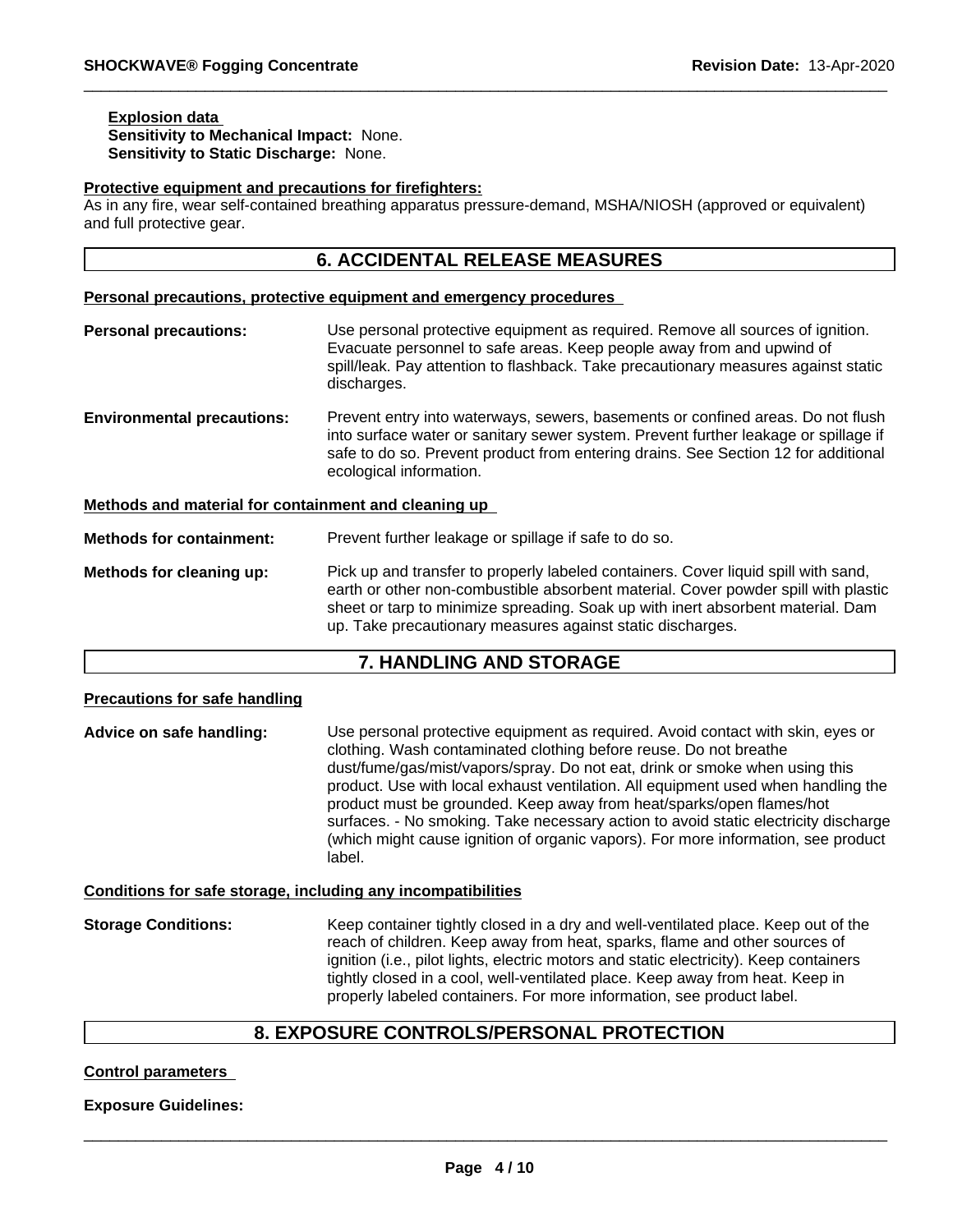| <b>Chemical name</b>   | <b>ACGIH TLV</b>        | <b>OSHA PEL</b>                   | <b>NIOSH IDLH</b>           | <b>Supplier OEL</b>       |
|------------------------|-------------------------|-----------------------------------|-----------------------------|---------------------------|
| Pyrethrins             | TWA: $5 \text{ mg/m}^3$ | TWA: $5 \text{ mg/m}^3$           | IDLH: $5000 \text{ mg/m}^3$ |                           |
| 8003-34-7              |                         | (vacated) TWA: $5 \text{ ma/m}^3$ | TWA: $5 \text{ ma/m}^3$     |                           |
| Petroleum distillates. |                         |                                   |                             | TWA: 100 ppm              |
| hydrotreated light     |                         |                                   |                             | TWA: $525 \text{ mg/m}^3$ |
| 64742-47-8             |                         |                                   |                             |                           |

*NIOSH IDLH Immediately Dangerous to Life or Health*

### **Appropriate engineering controls**

**Engineering Controls:** Safety showers Eyewash stations Ventilation systems

### **Individual protection measures, such as personal protective equipment**

| <b>Eye/face protection:</b>                      | Wear safety glasses with side shields (or goggles).                                                                                                                                                                                                                                                                                 |
|--------------------------------------------------|-------------------------------------------------------------------------------------------------------------------------------------------------------------------------------------------------------------------------------------------------------------------------------------------------------------------------------------|
| Skin and body protection:                        | Wear protective gloves and protective clothing.                                                                                                                                                                                                                                                                                     |
| <b>Respiratory protection:</b>                   | If exposure limits are exceeded or irritation is experienced, NIOSH/MSHA<br>approved respiratory protection should be worn. Positive-pressure supplied air<br>respirators may be required for high airborne contaminant concentrations.<br>Respiratory protection must be provided in accordance with current local<br>regulations. |
| <b>General Hygiene</b><br><b>Considerations:</b> | When using do not eat, drink or smoke. Wash contaminated clothing before reuse.<br>Regular cleaning of equipment, work area and clothing is recommended.                                                                                                                                                                            |

# **9. PHYSICAL AND CHEMICAL PROPERTIES**

# **Information on basic physical and chemical properties:**

| <b>Physical state:</b><br>Appearance:<br>Odor<br><b>Odor threshold:</b><br><b>Color (Gardner Scale):</b>                                                                                                                                                                                                                                     | Liquid<br>Clear, light yellow<br>Sweet Vegetable-oil Odor, Slight - Solvent<br>No information available<br>2                                                                                                                                             |                                                                             |
|----------------------------------------------------------------------------------------------------------------------------------------------------------------------------------------------------------------------------------------------------------------------------------------------------------------------------------------------|----------------------------------------------------------------------------------------------------------------------------------------------------------------------------------------------------------------------------------------------------------|-----------------------------------------------------------------------------|
| <b>Property:</b><br>pH:<br>Melting point / freezing point:<br>Boiling point / boiling range:<br>Flash point:                                                                                                                                                                                                                                 | Values:<br>No information available<br>No information available<br>No information available<br>84.4 °C / 184.0 °F                                                                                                                                        | Comment: • Method<br>Not applicable; immiscible in water.<br>Tag Closed Cup |
| <b>Evaporation rate:</b><br>Flammability (solid, gas):<br><b>Upper flammability limit (UEL):</b><br>Lower flammability limit (LEL):<br>Vapor pressure:<br>Vapor density:<br><b>Specific Gravity:</b><br><b>Water solubility:</b><br>Partition coefficient; n-Octanol/ No information available<br>Water:<br><b>Autoignition temperature:</b> | No information available<br>No information available<br>No information available<br>No information available<br>No information available<br>No information available<br>No information available<br>No information available<br>No information available |                                                                             |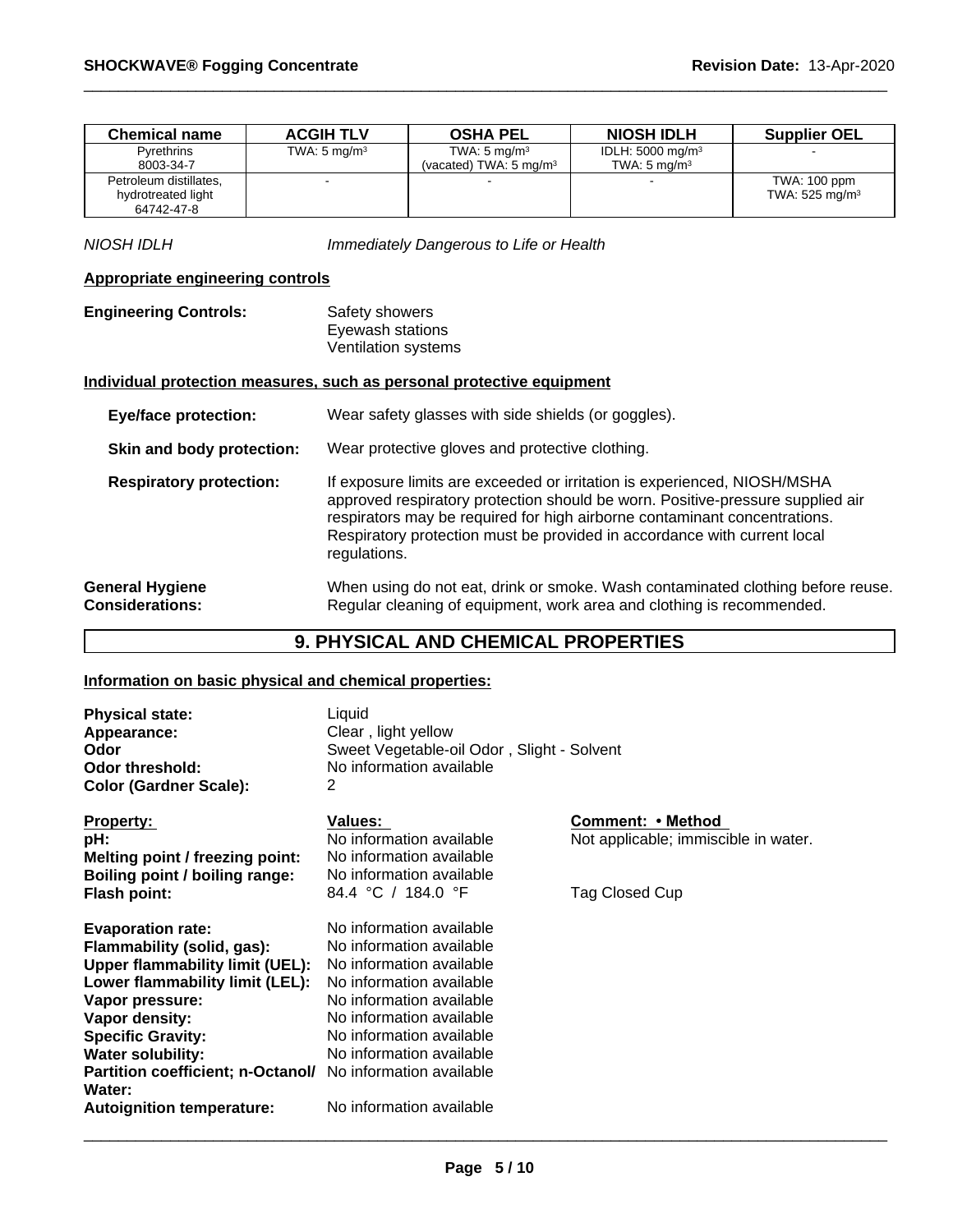| <b>Decomposition temperature:</b><br><b>Kinematic viscosity:</b><br><b>Dynamic viscosity:</b><br><b>Refractive Index:</b> | No information available<br>No information available<br>9 cPs<br>1.4408 | @ 23.0 °C<br>@ 25.0 °C |
|---------------------------------------------------------------------------------------------------------------------------|-------------------------------------------------------------------------|------------------------|
| <b>Other Information:</b><br><b>Density</b><br>VOC Content (%):                                                           | 0.799 g/cm <sup>3</sup> @ 20.0 °C<br>0.043                              |                        |
| <b>Miscibility/Solubility:</b><br>Water:<br>Alcohol:<br><b>Aromatic solvents:</b><br>Petroleum distillates:               | Immiscible<br>Miscible<br>Miscible<br>Miscible                          |                        |

# **10. STABILITY AND REACTIVITY**

#### **Reactivity**

No data available

#### **Chemical stability**

Stable under recommended storage conditions.

#### **Possibility of Hazardous Reactions**

None under normal processing.

#### **Hazardous polymerization:** Hazardous polymerization does not occur.

#### **Conditions to avoid**

Heat, flames and sparks.

#### **Incompatible materials:**

Incompatible with strong acids and bases. Incompatible with oxidizing agents.

#### **Hazardous Decomposition Products**

Carbon monoxide, Carbon dioxide (CO2), Hydrogen cyanide.

# **11. TOXICOLOGICAL INFORMATION**

#### **Numerical measures of toxicity - Product Information**

| Oral LD <sub>50</sub>                                               | $>2,000$ mg/kg (rat)                                                                                                                                                                                                                                                                                                                                                                                                                                                                                                                                |
|---------------------------------------------------------------------|-----------------------------------------------------------------------------------------------------------------------------------------------------------------------------------------------------------------------------------------------------------------------------------------------------------------------------------------------------------------------------------------------------------------------------------------------------------------------------------------------------------------------------------------------------|
| Dermal LD <sub>50</sub>                                             | $>2,000$ mg/kg (rabbit)                                                                                                                                                                                                                                                                                                                                                                                                                                                                                                                             |
| <b>Inhalation LC<sub>50</sub></b>                                   | $>2.21$ mg/L, (rat; 4 hours)                                                                                                                                                                                                                                                                                                                                                                                                                                                                                                                        |
| Eye contact:                                                        | Irritation clearing in 72 hours. (rabbit).                                                                                                                                                                                                                                                                                                                                                                                                                                                                                                          |
| <b>Skin Contact:</b>                                                | Moderate irritation at 72 hours. (rabbit).                                                                                                                                                                                                                                                                                                                                                                                                                                                                                                          |
| <b>Skin Irritation Index:</b>                                       | 2.25                                                                                                                                                                                                                                                                                                                                                                                                                                                                                                                                                |
| Sensitization:                                                      | Positive. (guinea pig).                                                                                                                                                                                                                                                                                                                                                                                                                                                                                                                             |
| <b>Piperonyl Butoxide:</b><br><b>Carcinogenicity/ Oncogenicity:</b> | Marginally higher incidences of benign liver tumors in mice were observed<br>following lifetime high dose exposures to PBO. The significance of these<br>observations is questionable and under review. The doses at which tumors were<br>observed for PBO greatly exceeded potential human exposure from labeled uses.<br>Doses at which these effects were observed greatly exceeded anticipated human<br>dietary intake. At anticipated dietary exposure levels, it is highly unlikely that this<br>product will result in carcinogenic effects. |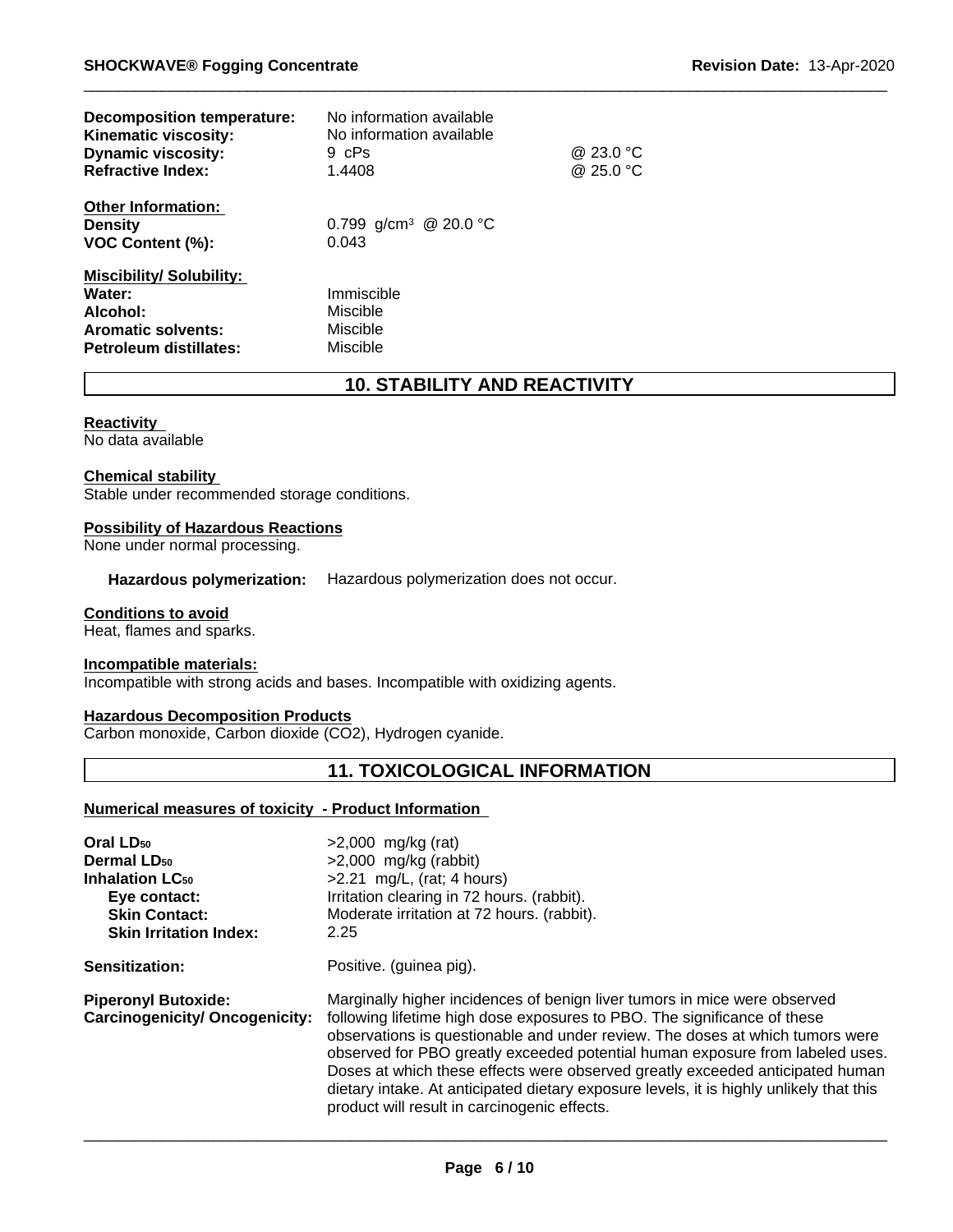| No information available.<br><b>Reproductive toxicity:</b><br><b>Developmental Toxicity</b><br>No information available.<br>No information available.<br>Teratogenicity:<br><b>STOT - single exposure:</b><br>No information available.<br>STOT - repeated exposure:<br>No information available.<br><b>Chronic toxicity:</b><br>Avoid repeated exposure. | Carcinogenicity              | This product does not contain any carcinogens or potential carcinogens as listed<br>by OSHA, IARC or NTP |
|-----------------------------------------------------------------------------------------------------------------------------------------------------------------------------------------------------------------------------------------------------------------------------------------------------------------------------------------------------------|------------------------------|----------------------------------------------------------------------------------------------------------|
|                                                                                                                                                                                                                                                                                                                                                           | <b>Target Organ Effects:</b> | Central nervous system, Respiratory system, Skin.                                                        |

# **12. ECOLOGICAL INFORMATION**

#### **Ecotoxicity:**

#### **Persistence and degradability**

No information available.

#### **Bioaccumulation**

No information available.

#### **Other adverse effects:** No information available

### **Environmental hazards (EPA):**

Do not discharge effluent containing this product into lakes, streams, ponds, estuaries, oceans or other waters unless in accordance with the requirements of a National Pollutant Discharge Elimination System (NPDES) permit and the permitting authority has been notified in writing prior to discharge. Do not discharge effluent containing this product to sewer systems without previously notifying the local sewage treatment plant authority. For guidance contact your State Water Board or Regional Office of the EPA.

# **13. DISPOSAL CONSIDERATIONS**

#### **Waste treatment methods**

| <b>Disposal of wastes:</b> | Disposal should be in accordance with applicable regional, national and local laws<br>and regulations. For more information, see product label. |
|----------------------------|-------------------------------------------------------------------------------------------------------------------------------------------------|
| Contaminated packaging:    | For more information, see product label.                                                                                                        |

# **14. TRANSPORT INFORMATION**

#### **DOT (Department of Transportation)**

| <b>UN/ID Number:</b>         | UN3082                                                                                        |
|------------------------------|-----------------------------------------------------------------------------------------------|
| <b>Proper Shipping Name:</b> | Environmentally hazardous substance, liquid, n.o.s., RQ (Pyrethrins)                          |
| <b>Hazard Class:</b>         | 9                                                                                             |
| <b>Packing Group:</b>        | Ш                                                                                             |
| <b>Other DOT Shipping</b>    | This material is <b>not</b> regulated as a hazardous material by the <b>DOT</b> in quantities |
| Information:                 | less than 100 Lbs. per shipping unit.                                                         |
|                              | Shipping name for quantities less than 100 Lbs. per shipping unit:                            |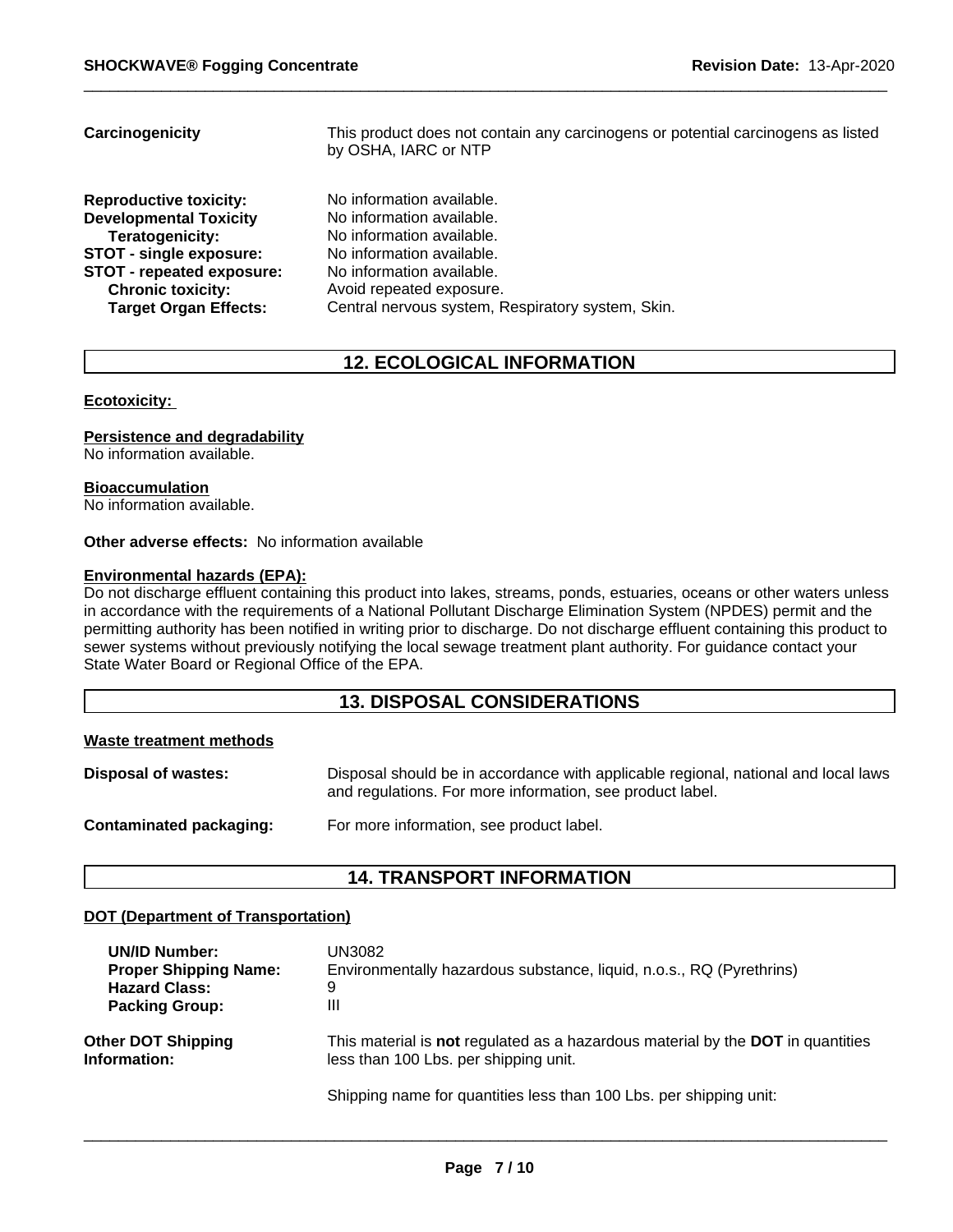Insecticides, Insect or Animal Repellent, Liquid **Hazard Class:**This material is not hazardous.

#### **Air (IATA/ ICAO)**

| <b>UN/ID Number:</b><br><b>Proper Shipping Name:</b><br><b>Hazard Class:</b><br><b>Packing Group:</b> | UN3082<br>Environmentally hazardous substance, liquid, n.o.s., RQ (Pyrethrins)<br>9<br>$\mathbf{III}$                                                    |
|-------------------------------------------------------------------------------------------------------|----------------------------------------------------------------------------------------------------------------------------------------------------------|
| Other IATA / ICAO Shipping<br>Information:                                                            | This material is not regulated as a hazardous material by IATA / ICAO in<br>quantities less than 100 Lbs. per shipping unit.                             |
|                                                                                                       | Shipping name for quantities less than 100 Lbs. per shipping unit:                                                                                       |
|                                                                                                       | Insecticides, Insect or Animal Repellent, Liquid<br><b>Hazard Class: This material is not hazardous.</b>                                                 |
| <b>Vessel (IMO/ IMDG)</b>                                                                             |                                                                                                                                                          |
| <b>UN/ID Number:</b><br><b>Proper Shipping Name:</b>                                                  | UN3082<br>Environmentally hazardous substance, Liquid, n.o.s. (Pyrethrins, Piperonyl<br>Butoxide, MGK-264, Esfenvalerate, Pyriproxyfen), RQ (Pyrethrins) |
| <b>Hazard Class:</b>                                                                                  | 9                                                                                                                                                        |
| <b>Packing Group:</b>                                                                                 | Ш                                                                                                                                                        |
| <b>Marine Pollutant:</b>                                                                              | Yes                                                                                                                                                      |

# **15. REGULATORY INFORMATION**

#### **US Federal Regulations**

#### **SARA 313**

Section 313 of Title III of the Superfund Amendments and Reauthorization Act of 1986 (SARA). This product contains a chemical or chemicals which are subject to the reporting requirements of the Act and Title 40 of the Code of Federal Regulations, Part 372

| <b>Chemical name</b>                                        | <b>SARA</b><br>313<br>∣ Values %<br>Threshold<br>70 |  |
|-------------------------------------------------------------|-----------------------------------------------------|--|
| Butoxide (PBO) -<br>--<br>$51 - 03 - 6$<br>Piperonyl<br>. . | $\cdot\cdot$                                        |  |

#### **SARA 311/312 Hazard**

| <b>Categories</b>                 |     |  |
|-----------------------------------|-----|--|
| Acute health hazard               | Yes |  |
| <b>Chronic Health Hazard</b>      | Yes |  |
| Fire hazard                       | Yes |  |
| Sudden release of pressure hazard | Nο  |  |
| <b>Reactive Hazard</b>            | No  |  |

### **CWA (Clean Water Act)**

This product does not contain any substances regulated as pollutants pursuant to the Clean Water Act (40 CFR 122.21 and 40 CFR 122.42)

| <b>Chemical name</b>    | <b>CWA - Reportable</b> | <b>CWA - Toxic</b> | <b>CWA - Priority</b> | <b>CWA - Hazardous</b> |
|-------------------------|-------------------------|--------------------|-----------------------|------------------------|
|                         | Quantities              | <b>Pollutants</b>  | <b>Pollutants</b>     | <b>Substances</b>      |
| Pvrethrins<br>8003-34-7 | ` lb                    |                    |                       |                        |

### **CERCLA**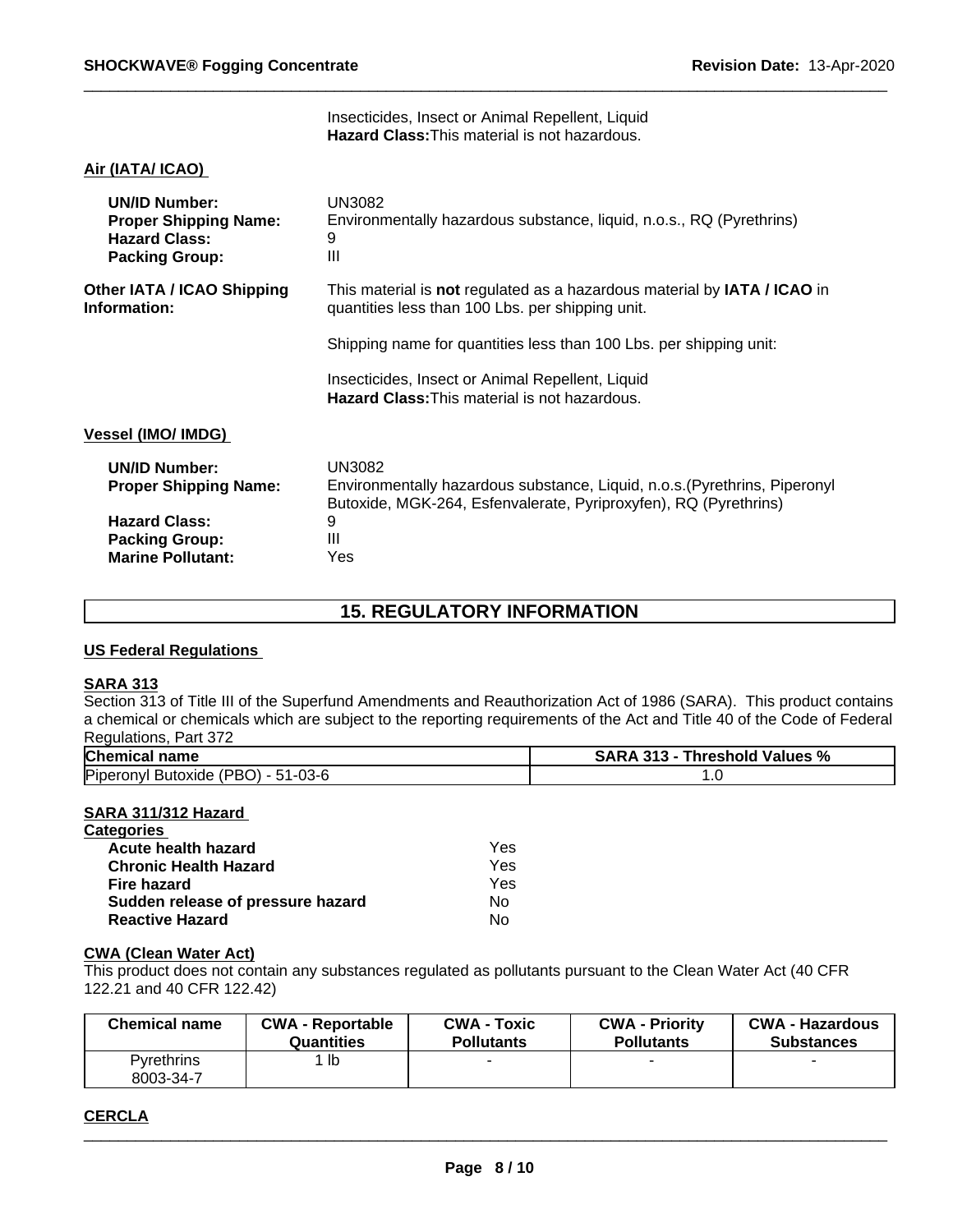This material, as supplied, does not contain any substances regulated as hazardous substances under the Comprehensive Environmental Response Compensation and Liability Act (CERCLA) (40 CFR 302) or the Superfund Amendments and Reauthorization Act (SARA) (40 CFR 355). There may be specific reporting requirements at the local, regional, or state level pertaining to releases of this material

| <b>Chemical name</b>           | <b>Hazardous Substances</b><br><b>RQs</b> | <b>CERCLA/SARA RQ</b> | <b>Reportable Quantity (RQ):</b>         |
|--------------------------------|-------------------------------------------|-----------------------|------------------------------------------|
| <b>Pyrethrins</b><br>8003-34-7 | lb                                        |                       | RQ 1 lb final RQ<br>RQ 0.454 kg final RQ |

#### **US State Regulations:**

#### **California Proposition 65:**

This product does not contain any intentionally added Proposition 65 chemicals

#### **U.S. EPA Label Information:**

#### **EPA Registration Number:** 1021-1810

#### **Difference between SDS and EPA (FIFRA) Pesticide label:**

This chemical is a pesticide product registered by the United States Environmental Protection Agency and is subject to certain labeling requirements under federal pesticide law. These requirements differ from the classification criteria and hazard information required for Safety Data Sheets (SDS), and for workplace labels of non-pesticide chemicals. The pesticide label also includes other important information, including directions for use. The hazard information required on the pesticide label is reproduced below:

### Signal word: **CAUTION**

#### Precautionary Statements:

- Harmful if swallowed
- Harmful if absorbed through the skin.
- Causes moderate eye irritation
- Prolonged or frequently repeated skin contact may cause allergic reactions in some individuals.

#### **International Inventories:**

| <b>TSCA</b>          | Complies        |
|----------------------|-----------------|
| <b>DSL/NDSL</b>      | Complies        |
| <b>EINECS/ELINCS</b> | Does not comply |
| <b>ENCS</b>          | Does not comply |
| <b>IECSC</b>         | Does not comply |
| <b>KECL</b>          | Does not comply |
| <b>PICCS</b>         | Does not comply |
| <b>AICS</b>          | Does not comply |

**Legend:** 

**TSCA** - United States Toxic Substances Control Act Section 8(b) Inventory

**DSL/NDSL** - Canadian Domestic Substances List/Non-Domestic Substances List

**EINECS/ELINCS** - European Inventory of Existing Chemical Substances/European List of Notified Chemical **Substances** 

**ENCS** - Japan Existing and New Chemical Substances

**IECSC** - China Inventory of Existing Chemical Substances

**KECL** - Korean Existing and Evaluated Chemical Substances

**PICCS** - Philippines Inventory of Chemicals and Chemical Substances

**AICS** - Australian Inventory of Chemical Substances